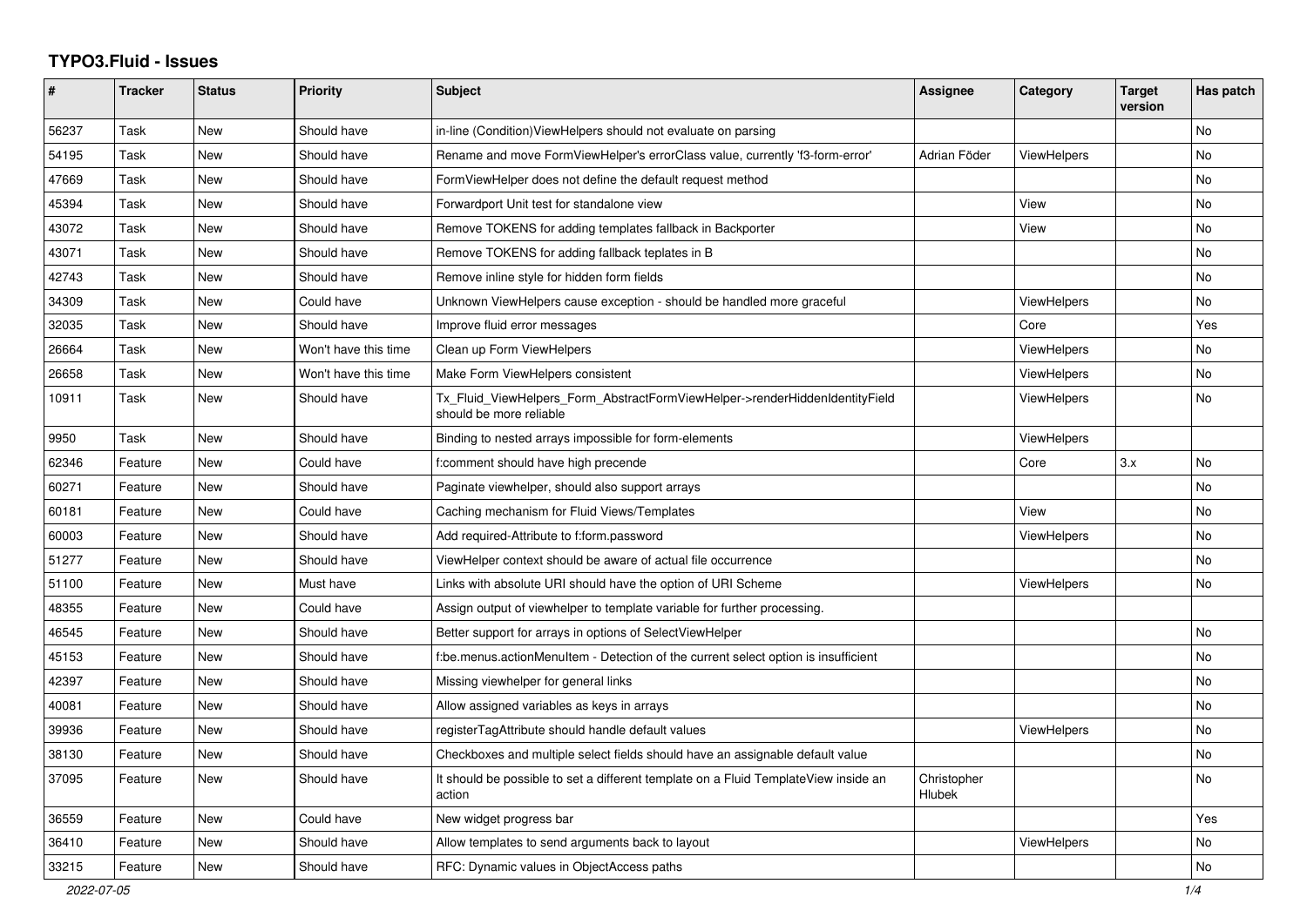| #     | <b>Tracker</b> | <b>Status</b> | <b>Priority</b> | <b>Subject</b>                                                                                              | <b>Assignee</b>        | Category    | <b>Target</b><br>version | Has patch |
|-------|----------------|---------------|-----------------|-------------------------------------------------------------------------------------------------------------|------------------------|-------------|--------------------------|-----------|
| 31955 | Feature        | New           | Should have     | f:uri.widget                                                                                                |                        | Widgets     |                          | <b>No</b> |
| 30555 | Feature        | New           | Could have      | Make TagBuilder more extensible                                                                             |                        | Core        |                          | No        |
| 10472 | Feature        | New           | Could have      | Fluid Standalone distribution                                                                               |                        | Core        |                          | No        |
| 9514  | Feature        | New           | Should have     | Support explicit Array Arguments for ViewHelpers                                                            |                        |             |                          |           |
| 7608  | Feature        | New           | Could have      | Configurable shorthand/object accessor delimiters                                                           |                        | Core        |                          | Yes       |
| 4704  | Feature        | New           | Should have     | Improve parsing exception messages                                                                          |                        | Core        |                          |           |
| 3725  | Feature        | New           | Could have      | <b>CSS Engine</b>                                                                                           | Christian Müller       | ViewHelpers |                          | No        |
| 1907  | Feature        | New           | Could have      | Default values for view helpers based on context                                                            |                        | Core        |                          |           |
| 60856 | Bug            | New           | Must have       | Target attribute not supported by the form viewhelper                                                       |                        | ViewHelpers |                          | Yes       |
| 58983 | Bug            | New           | Should have     | format.date does not respect linebreaks and throws exception                                                |                        |             |                          | No        |
| 58921 | Bug            | New           | Should have     | f:form.* VHs crash if NOT inside f:form but followed by f:form                                              |                        |             |                          | <b>No</b> |
| 57885 | Bug            | New           | Must have       | Inputs are cleared from a second form if the first form produced a vallidation error                        |                        |             |                          | No        |
| 54284 | Bug            | New           | Should have     | Default Option for Switch/Case VH                                                                           |                        | ViewHelpers |                          | No        |
| 52591 | Bug            | New           | Should have     | The Pagination Widget broken for joined objects                                                             |                        |             |                          | No        |
| 52419 | <b>Bug</b>     | New           | Should have     | Wrong PHPDocs notation for default value inline f:translate viewhelper                                      |                        |             | 2.0                      | No        |
| 49600 | Bug            | New           | Should have     | f:form tag shown as a HTML on frontend                                                                      |                        | ViewHelpers |                          | No        |
| 49038 | Bug            | New           | Must have       | form.select does not select the first item if prependOptionValue is used                                    |                        |             |                          | No        |
| 45384 | Bug            | New           | Must have       | Persisted entity object in widget-configuration cannot be deserialized (after reload)                       |                        | Widgets     | 2.0.1                    | No        |
| 40064 | Bug            | New           | Must have       | Multiselect is not getting persisted                                                                        |                        | ViewHelpers |                          | No        |
| 39990 | Bug            | New           | Should have     | Same form twice in one template: hidden fields for empty values are only rendered<br>once                   |                        | Core        |                          | No        |
| 38369 | Bug            | New           | Must have       | Resource ViewHelpers should not fall back to request package                                                |                        | View        |                          | No        |
| 37619 | Bug            | New           | Should have     | Fatal Error when using variable in name attribute of Section ViewHelper                                     |                        | ViewHelpers |                          | No        |
| 36655 | Bug            | New           | Should have     | <b>Pagination Links</b>                                                                                     |                        | Widgets     |                          | <b>No</b> |
| 33551 | Bug            | New           | Must have       | View helper values break out of a partial scope                                                             | Sebastian<br>Kurfuerst | Core        |                          | No        |
| 30937 | Bug            | New           | Should have     | CropViewHelper stringToTruncate can't be supplied so it can't be easily extended                            |                        | ViewHelpers |                          | Yes       |
| 28554 | Bug            | New           | Should have     | (v4) implement feature flag to disable caching                                                              |                        |             |                          | No        |
| 28553 | <b>Bug</b>     | New           | Should have     | improve XHProf test setup                                                                                   |                        |             |                          | No        |
| 28552 | <b>Bug</b>     | New           | Should have     | (v5) write ViewHelper test for compiled run; adjust functional test to do two passes<br>(uncached & cached) |                        |             |                          | No        |
| 28550 | <b>Bug</b>     | New           | Should have     | (v4) make widgets cacheable, i.e. not implement childnodeaccess interface                                   |                        |             |                          | No        |
| 28549 | <b>Bug</b>     | New           | Should have     | make widgets cacheable, i.e. not implement childnodeaccess interface                                        |                        |             |                          | No        |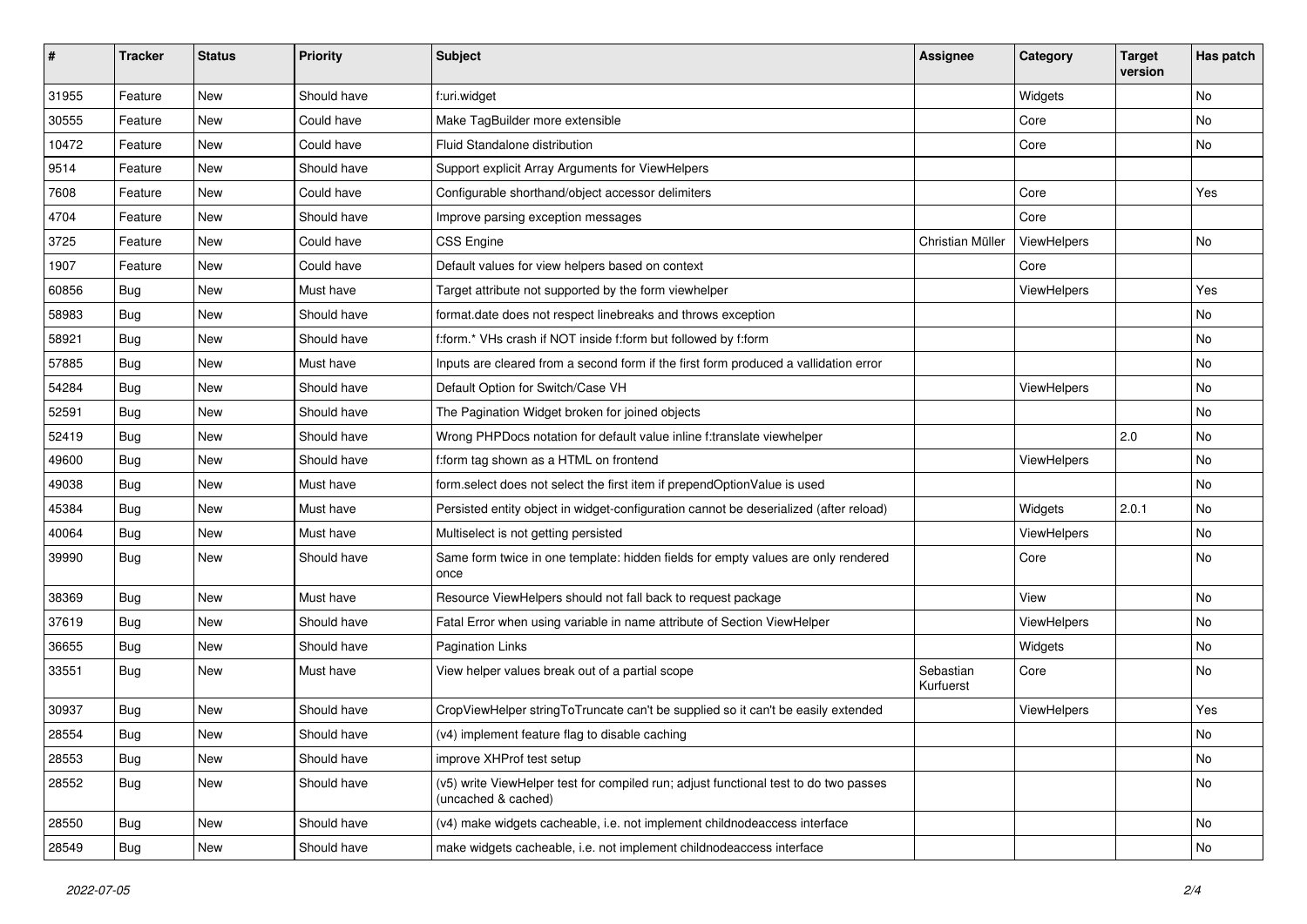| $\vert$ # | <b>Tracker</b> | <b>Status</b>            | <b>Priority</b> | <b>Subject</b>                                                                                       | <b>Assignee</b>             | Category           | <b>Target</b><br>version | Has patch |
|-----------|----------------|--------------------------|-----------------|------------------------------------------------------------------------------------------------------|-----------------------------|--------------------|--------------------------|-----------|
| 27607     | <b>Bug</b>     | New                      | Must have       | Make Fluid comparisons work when first element is STRING, second is NULL.                            |                             | Core               |                          | <b>No</b> |
| 13045     | Bug            | New                      | Should have     | Entity decode of strings are different between if-conditions and output of variable                  |                             |                    |                          |           |
| 12863     | <b>Bug</b>     | New                      | Should have     | Attributes of a viewhelper can't contain a '-'                                                       | Sebastian<br>Kurfuerst      | Core               |                          | <b>No</b> |
| 8648      | Bug            | New                      | Should have     | format.crop ViewHelper should support all features of the crop stdWrap function                      |                             | ViewHelpers        |                          | <b>No</b> |
| 3481      | <b>Bug</b>     | <b>New</b>               | Should have     | Use ViewHelperVariableContainer in PostParseFacet                                                    |                             | Core               |                          | <b>No</b> |
| 9005      | Feature        | Accepted                 | Could have      | Fluid Template Analyzer (FTA)                                                                        | Sebastian<br>Kurfuerst      |                    |                          |           |
| 5933      | Feature        | Accepted                 | Should have     | Optional section rendering                                                                           | Sebastian<br>Kurfuerst      | <b>ViewHelpers</b> |                          | No        |
| 28551     | Bug            | Accepted                 | Should have     | (v4) backport VHTest                                                                                 | Sebastian<br>Kurfuerst      |                    |                          | No        |
| 46091     | Task           | Needs<br>Feedback        | Should have     | Show source file name and position on exceptions during parsing                                      |                             |                    |                          | No        |
| 8491      | Task           | Needs<br>Feedback        | Should have     | link.action and uri.action differ in absolute argument                                               | Karsten<br>Dambekalns       | ViewHelpers        |                          | <b>No</b> |
| 45345     | Feature        | Needs<br>Feedback        | Should have     | Easy to use comments for fluid that won't show in output                                             |                             |                    |                          |           |
| 33394     | Feature        | Needs<br>Feedback        | Should have     | Logical expression parser for BooleanNode                                                            | <b>Tobias Liebig</b>        | Core               |                          | No        |
| 8989      | Feature        | Needs<br>Feedback        | Could have      | Search path for fluid template files                                                                 |                             | View               |                          | <b>No</b> |
| 3291      | Feature        | Needs<br>Feedback        | Should have     | Cacheable viewhelpers                                                                                |                             |                    |                          | <b>No</b> |
| 58862     | Bug            | Needs<br>Feedback        | Should have     | FormViewHelper doesn't accept NULL as value for \$arguments                                          | Bastian<br>Waidelich        | <b>ViewHelpers</b> |                          | Yes       |
| 46289     | Bug            | Needs<br>Feedback        | Should have     | Enable Escaping Interceptor in XML request format                                                    |                             | View               | 2.0.1                    | No        |
| 36662     | Bug            | Needs<br>Feedback        | Should have     | Checked state isn't always correct when property is collection                                       | Kevin Ulrich<br>Moschallski | <b>ViewHelpers</b> | 1.1.1                    | <b>No</b> |
| 33628     | <b>Bug</b>     | <b>Needs</b><br>Feedback | Must have       | Multicheckboxes (multiselect) for Collections don't work                                             | Christian Müller            | <b>ViewHelpers</b> |                          | <b>No</b> |
| 5636      | Task           | <b>Under Review</b>      | Must have       | Form_RadioViewHelper and CheckBoxViewHelper miss check for existing object<br>before it is accessed. |                             |                    |                          | <b>No</b> |
| 52640     | Feature        | <b>Under Review</b>      | Should have     | Create an UnlessViewHelper as opposite to the IfViewHelper                                           | Marc Neuhaus                |                    |                          | <b>No</b> |
| 49756     | Feature        | Under Review             | Should have     | Select values by array key in checkbox viewhelper                                                    |                             |                    |                          | No        |
| 46257     | Feature        | <b>Under Review</b>      | Should have     | Add escape sequence support for Fluid                                                                |                             | Core               |                          | No        |